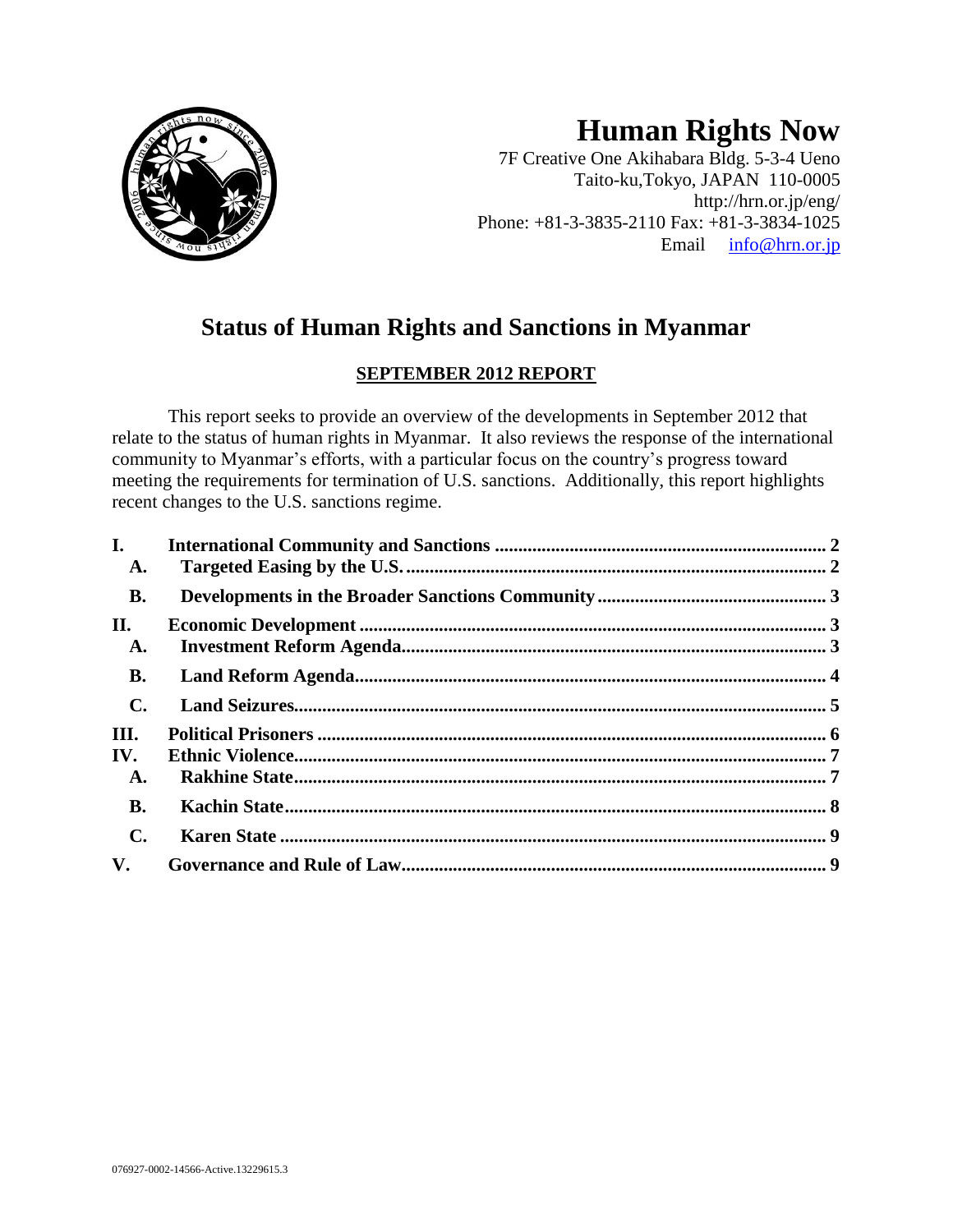#### <span id="page-1-0"></span>**I. International Community and Sanctions**

Extraordinary democratic reforms have swept across Myanmar since President Thein Sein came to power in March 2011. In response to Myanmar's reform efforts, a wave of nations have relaxed or eliminated sanctions against the impoverished Southeast Asian nation, providing Myanmar an opportunity for greater diplomatic and economic engagement. While the Myanmar government has taken promising steps towards democracy, including the initiation of ceasefire talks with ethnic militias, the release of hundreds of jailed political prisoners, and a dialogue with the National League for Democracy (NLD), recent events demonstrate the fragility of Myanmar's reform process.

#### **A. U.S. Sanctions: Targeted Easing**

<span id="page-1-1"></span>On September 26th, the U.S. Treasury's repository of financial data, the Financial Crimes Enforcement Network, repealed an April 2004 rule that required certain U.S. financial institutions to take special measures directed at Myanmar Mayflower Bank and Asia Wealth Bank, which were Myanmar's largest banks at the time.<sup>1</sup> However, as these financial institutions no longer exist, the move to pull such sanctions was largely symbolic.

On September 19, the U.S. Treasury Department announced that it has removed sanctions on two top Myanmar officials. The removal gives President Thein Sein and Speaker Thura Shwe Mann of the lower house of parliament access to once-blocked property and assets and allows Americans to do business with them. Treasury said the removals acknowledge the efforts of the pair on behalf of reform. "Thein Sein and Thura Shwe Mann have taken concrete steps to promote political reforms and human rights, and to move Myanmar away from repression and dictatorship toward democracy and freedom, warranting today's delisting action," said David Cohen, undersecretary of the Treasury for terrorism and financial intelligence, in a statement.<sup>2</sup>

Washington continues to maintain an import ban on products from Myanmar, against which Myanmar officials are pressing hard. Lifting the ban would help jumpstart Myanmar's economy, its leaders say, but Washington has held back in the hopes of seeing more political and economic reforms. Washington also has kept a number of other top Myanmar businessmen on its list of targeted sanctions, meaning U.S. companies still can't work with many of the country's most-established business leaders. However, there have been some indications from the U.S. government that it will soon ease the ban on imports, $3$  including U.S. Secretary of State Hillary Clinton's announcement on September 26th that the U.S. will begin the process of easing restrictions on imports of Burmese goods into the  $U.S.<sup>4</sup>$  Lifting the import restrictions would bring new life into large parts of the Myanmar economy, especially the country's textile industry, which was once a major exporter to the West before trade sanctions were imposed in the 1990s.<sup>5</sup>

President Thein Sein has granted amnesty to hundreds of political prisoners over the past year and oversaw elections that saw Ms. Suu Kyi and other members of her opposition party win seats in parliament, while Speaker Shwe Mann has supported the President's reforms. In a statement, Treasury said: "Going forward, additional listings or delistings will be pursued as appropriate to meet changing conditions in Myanmar."<sup>6</sup>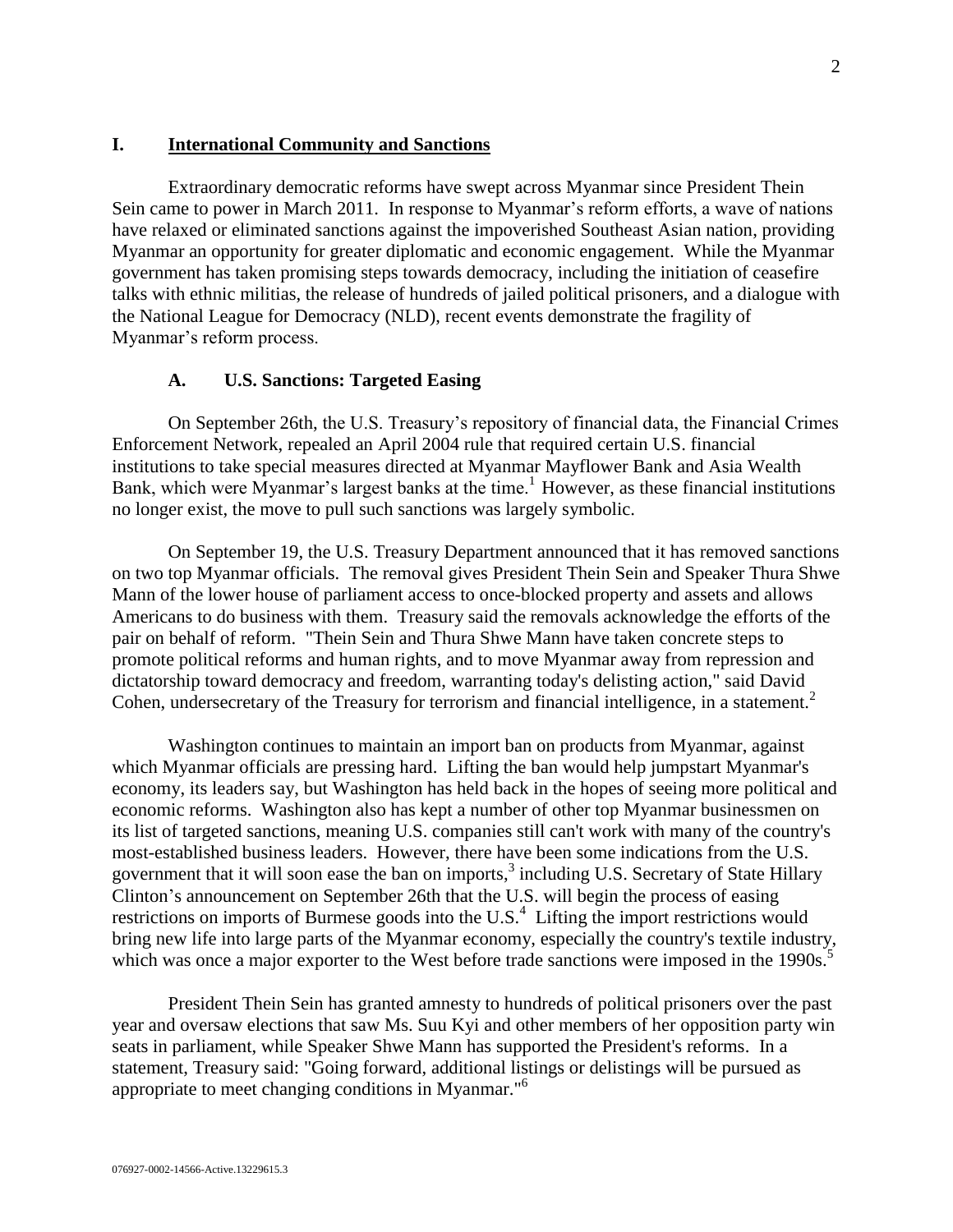#### **B. Developments in the Broader Sanctions Community**

<span id="page-2-0"></span>The European Commission on September 17th proposed to reinstate trade preferences with Myanmar to help support the country's political reforms. The "Everything but Arms" preferential trade initiative would give Myanmar duty-free and quota-free access to the European market for all products except arms and ammunition, the commission statement said. The September 17th proposal will be submitted to EU member states and the European Parliament for agreement.

"Since Myanmar started to open up earlier this year I saw the need to underpin such deep and important changes with real economic support once key improvements for the workforce had been met," said EU Trade Commissioner Karel De Gucht. "Trade is fundamental to supporting political stability and the EU's trade preferences mean we will give this reform-minded country priority access to the world's largest market," he added in a statement.<sup>7</sup>

Myanmar was suspended from the "Everything but Arms" regime in 1997 due to its serious and systematic violations of international conventions on forced labor. In June, however, the International Labour Organisation concluded that, while some problems with forced labor persisted, significant progress had been made.<sup>8</sup>

U Myat Thinn Aung, the chairman of AA Group of Companies, said if the European Union reinstated trade preferences for Myanmar as part of the Global System of Preferences in place for Least Developed Countries (LDCs), it would make Myanmar's exports highly competitive in European markets. "The EU normally charges zero tax from imports from LDCs such as Myanmar," he said. "For example, Bangladeshi exports to the EU are not taxed, which makes those goods much cheaper and attractive in those markets.<sup>9</sup>

#### <span id="page-2-2"></span><span id="page-2-1"></span>**II. Economic Development**

#### **A. Investment Reform Agenda**

Myanmar's parliament finally passed a new foreign investment law this month, but President Thein Sein decided to return the legislation to parliament for further amendment when it reconvenes in late October. U Soe Thane, chairman of the Myanmar Investment Commission and overseer of 11 ministries, acknowledged growing impatience among would-be investors for clarity on investment rules but said the president was "more concerned about getting the law right" than rushing through an imperfect code.<sup>10</sup>

The latest version of the law reduces from 13 to 11 the number of "restricted'' or "forbidden'' areas for foreign investors, but also gives the Myanmar Investment Commission the power to restrict any manufacturing or service business that, by its determination, can be done by Myanmar nationals, according to a copy of the legislation obtained by the Associated Press. Farming, livestock breeding, and fishing activities that can be undertaken by Myanmar nationals are singled out for restrictions in the new legislation. The remaining restrictions apply to ill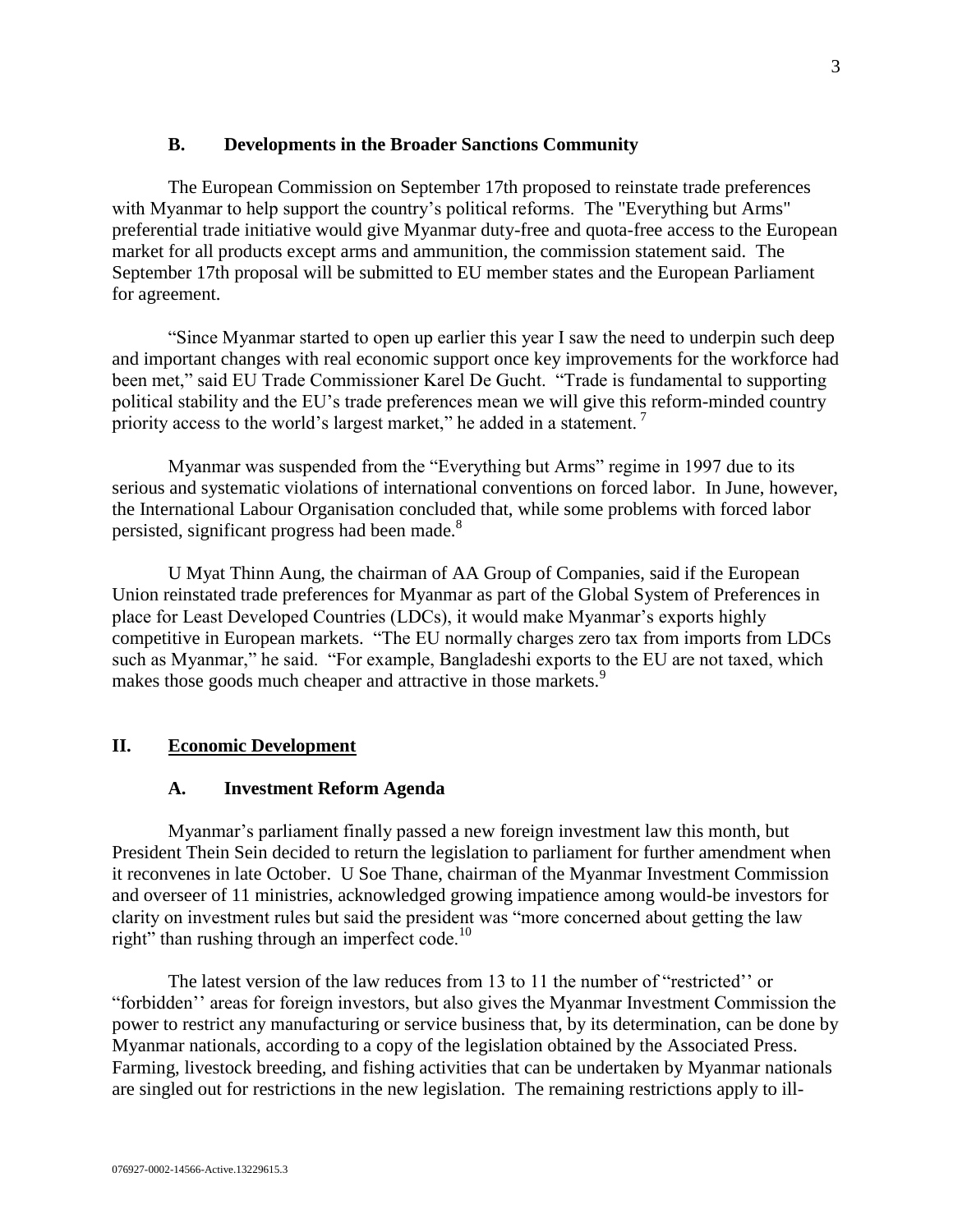defined businesses that might harm people's health, traditional cultures or the environment; deal in toxic waste or dangerous chemicals; import technology, medicine or equipment that has not been approved for use outside the country; and businesses that lie within 10 miles of the border. $^{11}$ 

In restricted sectors, the legislation permits foreign investors to propose 50-50 joint ventures. This is up from 49 percent foreign ownership in a prior version, but the new wording has left some wondering whether a foreign investor could also apply for a majority stake in a restricted joint venture. In unrestricted sectors, the law permits wholly-owned foreign businesses or joint ventures with a minimum 35 percent foreign stake.<sup>12</sup>

According to Mr. Soe Thane, the existing 1988 foreign investment law will be "quite adequate" to satisfy foreign investors until Myanmar's new law is amended. Some foreign investors and legal experts have even said the existing code is "better than the new draft with its amendments", although some noted this month that the new legislation contains some favorable incentives including better terms on land leases and tax exemptions.<sup>13</sup> Even these incentives, however, are not firmly understood because the new law gives the Myanmar Investment Commission sweeping powers over licensing and regulating foreign business, including approving which bank a company does business with and empowering it to blacklist foreign companies or withdraw their tax incentives.<sup>14</sup>

As a result, many investors, particularly from the United States and Europe, are waiting for the investment law to be further amended and passed before putting money into a country that until recently was considered a pariah by the West. "It's important to have a good understanding of this investment law," said Pierre Trouilhat, a senior projects manager at Nestle who is overseeing the company's efforts to set up in Myanmar. "It's the first thing our lawyer is going to ask us."<sup>15</sup>

#### **B. Land Reform Agenda**

<span id="page-3-0"></span>Land is a politically and economically sensitive issue in a country where 70 percent of the country's 60 million population depends on agriculture. The sector accounts for 43 percent of the economy and farming is the only livelihood for millions of households in Myanmar. All land is owned by the government but farmers are given land use or tillage rights.<sup>16</sup>

Two laws passed by the parliament in March, the Farmland Law and the Vacant, Fallow and Virgin Lands Management Law, provide little protection to current land owners. Despite the government's focus on agriculture to reduce poverty, many activists and experts believe the new laws, if ultimately enacted, could make more farmers landless. Win Myo Thu, managing director of ECODEV, a local NGO, sees the laws as "helping the cronies," i.e., the businessmen who got rich due to their cozy links with the former junta. "Businesses would be the winners and the farmers would be losers," he said. $17$ 

"Far from reducing the prospects of land grabbing, the Farmland Law opens the door to confiscation of agricultural land on any pretext associated with a state project or the 'national interest'," a [recent report by the Asian Legal Resource Centre](http://www.burmapartnership.org/2012/06/myanmar-myanmar-at-risk-of-land-grabbing-epidemic/) said.<sup>18</sup> The report warned of a land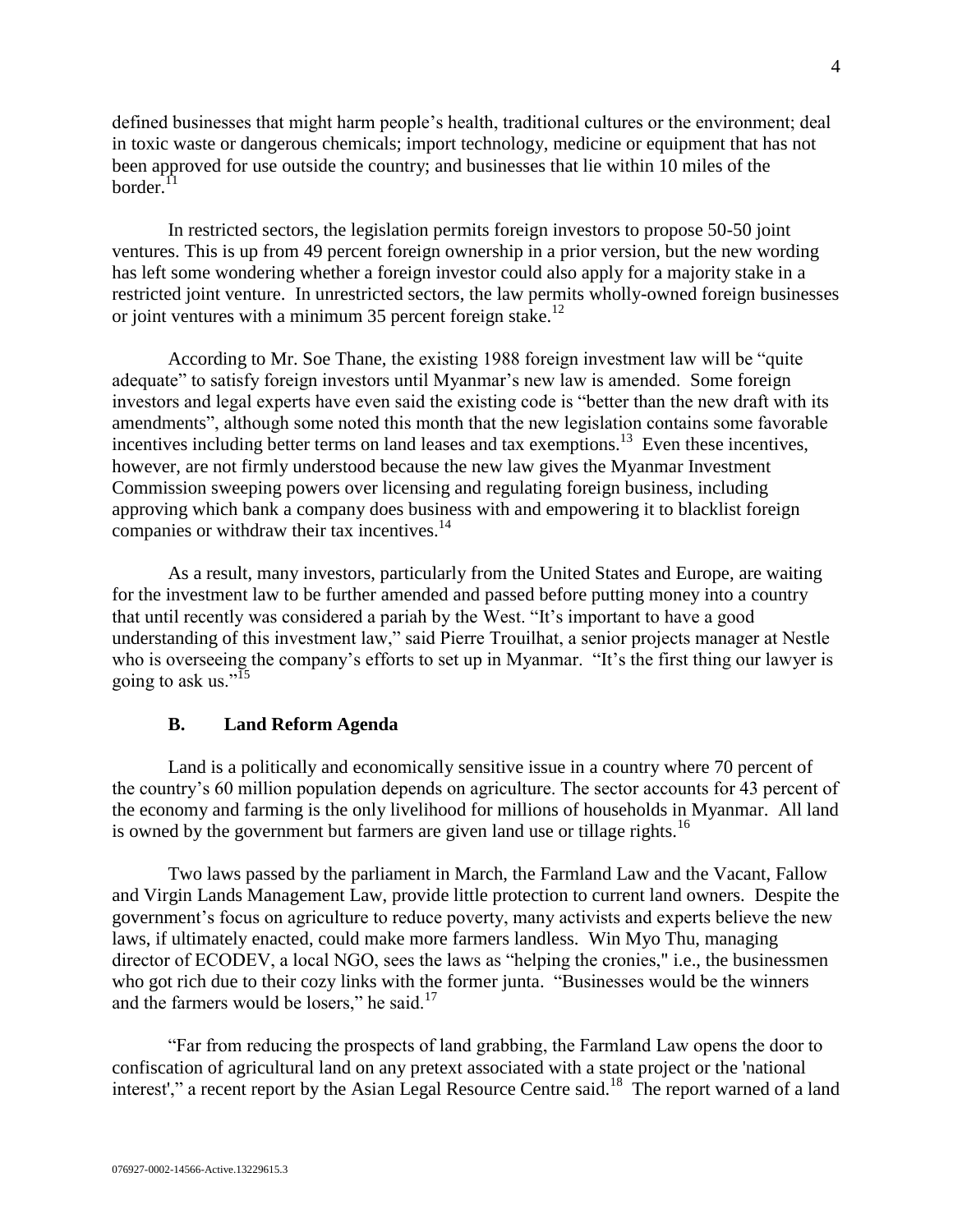grab epidemic in Myanmar and added that people who refuse to move risk prosecution and jail time.

In an encouraging nod to the emerging democratic government, many in power realize that the land issue could be decisive in the 2015 general election. Members of parliament routinely raise the issue of farmers' welfare or land confiscation on behalf of their constituents. Last month, the Deputy Minister of Agriculture had argued that land claims predating the reformist Thein Sein government should not be assessed as they fall under the laws of the old military regime. The parliament ignored the Ministry of Agriculture and voted by a wide margin to establish a committee to investigate land disputes.<sup>19</sup>

#### **C. Land Seizures**

<span id="page-4-0"></span>Myanmar's political and economic opening has led to a flood of foreign investment over the last year. China is the largest investor with \$13 billion in Myanmar, followed by Thailand with \$9 billion. Japan is also planning to strengthen investments, while major U.S. corporations such as Coca-Cola and MasterCard have indicated that they are planning to invest in Myanmar following the U.S. government's decision earlier this summer to lift an investment ban.<sup>20</sup>

Phil Robertson, Deputy Asia Director for Human Rights Watch, says a key concern for the moment is the issue of land seizures. "One of the things that we're seeing coming up all over Myanmar is land problems, seizures of land – unauthorized taking of land by well-connected wealthy people," he said. "Myanmar is starting to see similar areas that previously were not considered very important all of a sudden are starting to look valuable and people with connections are displacing farmers and others."<sup>21</sup>

Economic liberalization has inevitably led to the privatization of former state-owned enterprises, and political reforms have permitted those harmed by development projects to make their voices heard. This month, students from Mandalay joined about 1,500 farmers and other citizens to protest the seizure of land for a copper mining project in northwestern Myanmar jointly owned by the military and a Chinese company.

The Monywa copper mine project, about 25 kilometers (15 miles) west of Monywa, is jointly operated by China's Wan Bao Mining and the military-owned Union of Myanmar Economic Holdings Ltd. Wan Bao Mining, a subsidiary of China North Industrial Corp., an arms manufacturer, bought its 50-percent stake from the Canadian mining company Ivanhoe. The deal was concluded while Myanmar was still under military rule, however, and as such was not subject to any legislative oversight.

To expand the mine, which now covers over 8,000 acres (3,250 hectares), 26 villages, and several mountains, Wan Bao offered to relocate families to better houses and pay \$600 per acre in compensation. Many villagers agreed to the company's terms, but others resisted, saying the \$600 offer was too low – many of their farms yield that much or more in revenue each year.<sup>22</sup>

Several villages banded together to launch protests in June after bulldozers and mine waste began appearing on their land. In response, officials closed down Wethmay's monastery in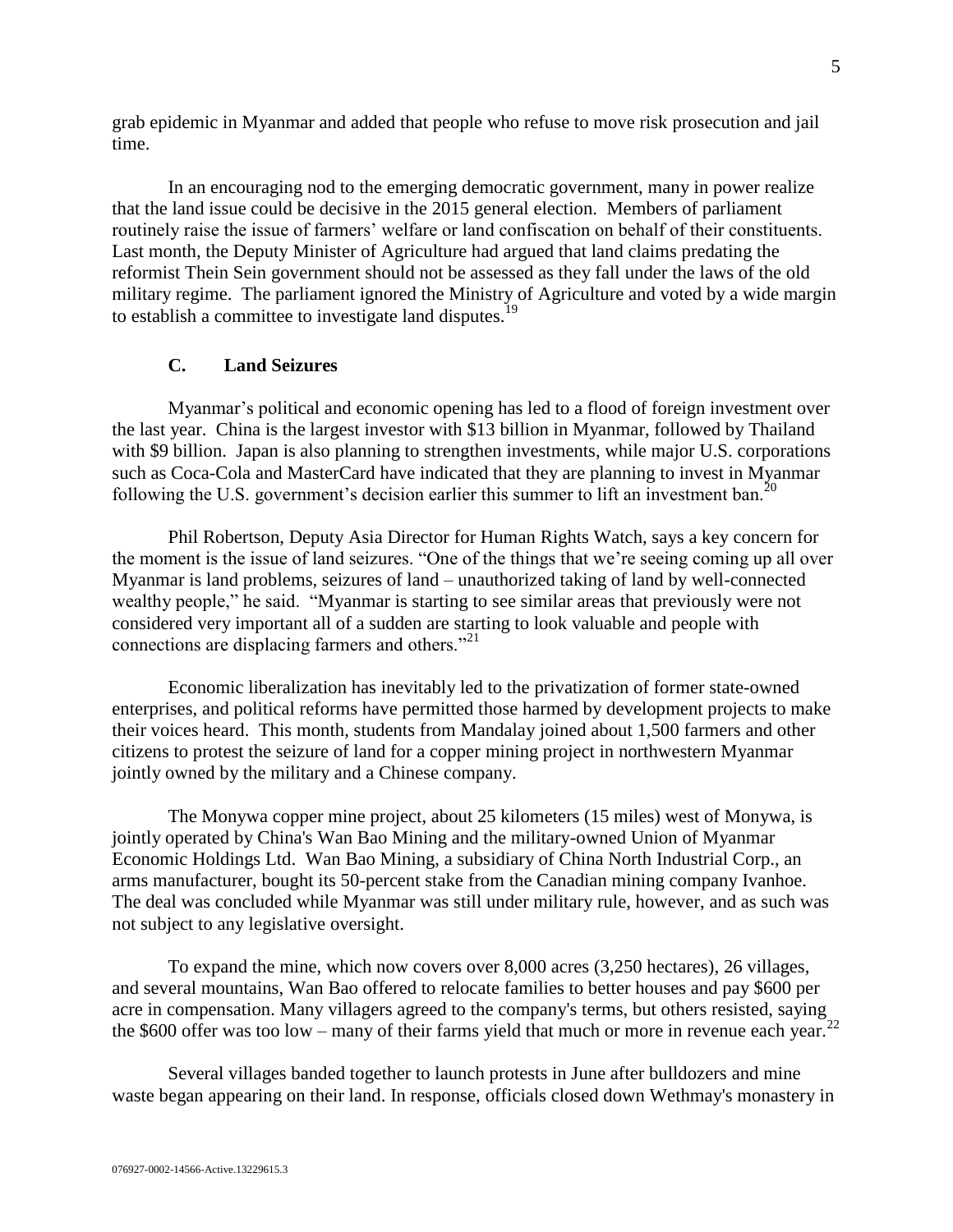an apparent attempt to force village residents to leave. Groups of villagers – sometimes more than a thousand – have gathered in tense rallies in recent weeks and challenged police who held weapons in firing positions, according to residents and local media reports.<sup>23</sup>

The protest in Monywa in Sagaing region escalated further on September 12 after a dozen of the protest's leaders were arrested the day before. Land rights activist Win Cho in Yangon reported that nine people have since been released but three female protest leaders remain in custody. The Monywa Open Society activist said members of the "88 Generation" group – activists from a failed 1988 student uprising who have formed an independent political pressure group – came to Monywa to help mediate.<sup>24</sup>

President Thein Sein last year suspended construction of the \$3.6 billion Myitsone hydroelectric dam project in northern Myanmar led in part by China Power Investment Corp., which would have flooded an area the size of Singapore if completed. Activists hailed the move as a breakthrough for popular democracy at a time when Chinese investment in the country was stirring increasing resentment. Activists, however, are less optimistic about the current dispute. The Myitsone dam involved a river system vital to Myanmar's history and culture, whereas the Monywa mine project would affect a smaller number of people.<sup>25</sup>

#### <span id="page-5-0"></span>**III. Political Prisoners**

This month Myanmar pardoned more than 500 prisoners in an amnesty that included at least 80 political detainees. It was the fourth amnesty declared in the past 12 months.<sup>26</sup> The announcement on state television did not make clear if any of the 514 were political prisoners or so-called prisoners of conscience, but activist groups who monitor dissidents jailed in Myanmar said more than 80 to 90 were given presidential pardons.

Bo Kyi, secretary-general of the Thai-based Assistance Association for Political Prisoners (AAPP), said on Tuesday 88 political prisoners were freed, possibly more. Ba Myo Thein, from the Group for Freedom of Political Prisoners, put the number at 84 dissidents, including 24 Buddhist monks.<sup>27</sup> A prison department official in Myanmar, who requested anonymity because he was not authorized to speak to the media, said 399 of the 514 pardoned were foreigners, including 84 from Thailand and 18 from China.<sup>28</sup>

The United States has repeatedly called for all remaining dissidents to be freed as a precondition for further economic rewards, including a relaxation of the ban on imports of Myanmar-made products. In Washington, the U.S. State Department reacted cautiously to news of the amnesty. "We are watching developments of the prisoner release closely and will work carefully to verify if any political prisoners are released," said a spokeswoman on condition of anonymity. "The United States continues to call for the immediate and unconditional release of all political prisoners." <sup>29</sup>

Fearing that much of the leverage on the Myanmar government may already have been lost due to easing of sanctions in the West, human rights groups including Human Rights Watch, Burma Campaign UK and Amnesty International have been criticizing the slow pace of releases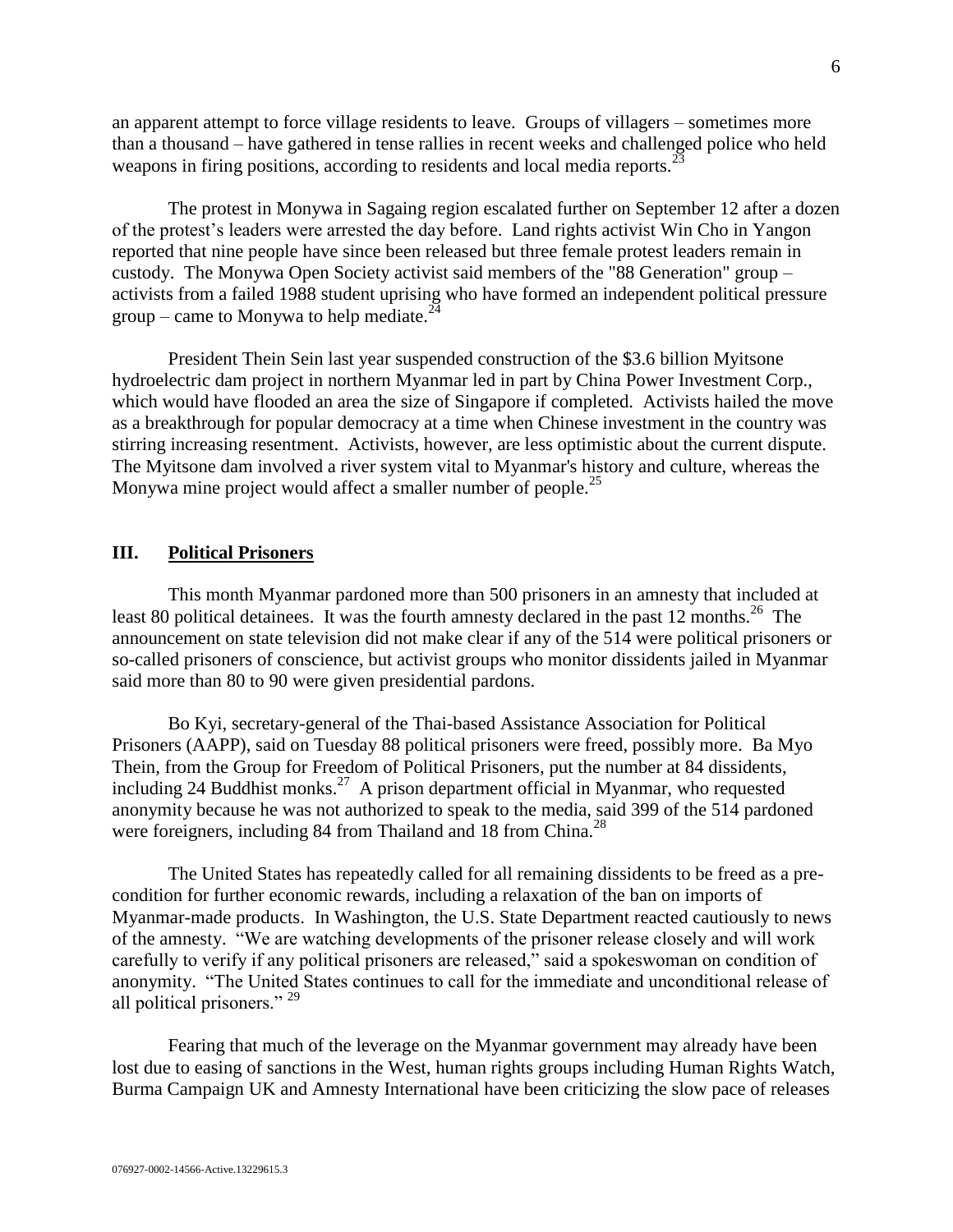and are calling for the final release of hundreds of political prisoners still being held in Myanmar.<sup>30</sup>

Human rights groups are also calling for the creation of an independent commission under the auspices of the UN, which can identify all those in prison for political reasons, and ensure they are released immediately.<sup>31</sup> As has been stressed in previous reports, accurate reporting on this issue is still missing and there is a lack of transparency from the Government about who is a political prisoner and how many are left.

U.N. Special Rapporteur on the human rights situation in Myanmar, Tomás Ojea Quintana, welcomed the latest presidential amnesty and called on authorities to continue "this systematic liberation" without conditions. However, he expressed concerns that conditions may again be attached to this latest release, such as the imposition of the remaining sentence if a crime were committed in the future. According to Amnesty International the presidential amnesty was granted under section 204(a) of the Constitution and section 401(1) of the Code of Criminal Procedure, a form of conditional release which allows the authorities to re-imprison individuals without warrant to serve the remainder of their sentence if the authorities believe they have not fulfilled the conditions of their release.<sup>32</sup>

Looking forward beyond the amnesty measures, Mr. Ojea Quintana stressed that "adequate medical and psycho-social services should be provided to those released, particularly those who suffered ill-treatment or were subject to prolonged periods of solitary confinement" and that the Government should take positive steps such as providing reparations to prisoners, removing restriction on applications for passports and removing obstacles to continue their education or regaining professional licenses. $^{33}$ 

#### <span id="page-6-1"></span><span id="page-6-0"></span>**IV. Ethnic Violence**

#### **A. Rakhine State**

Violence in Rakhine State between Muslim Rohingyas and Buddhist Rakhines continued this month. Myanmar's government considers the estimated 800,000 Rohingyas to be foreigners while many ordinary Myanmar people say they are illegal immigrants from neighbouring Bangladesh.<sup>34</sup> As we reported last month, the violence stems from attacks in May against Buddhists that were attributed to Muslim Rohingyas. The attacks since then have been "primarily one-sided," with Buddhist Rakhines and police forces attacking Muslim Rohingyas, according Amnesty International researchers.<sup>35</sup> While the exact figures are uncertain, reports suggest that the attacks have left dozens dead and resulted in the displacement of nearly 90,000 Rohingyas.<sup>36</sup>

At the United Nations General Assembly this month, leaders of Muslim countries called for action to deal with the unrest in Rakhine state. U.N. Secretary-General Ban Ki-moon told President Thein Sein that the ethnic unrest in Rakhine could threaten the country's recent progress in democratic reforms and also spill across international borders.<sup>37</sup> Ban made his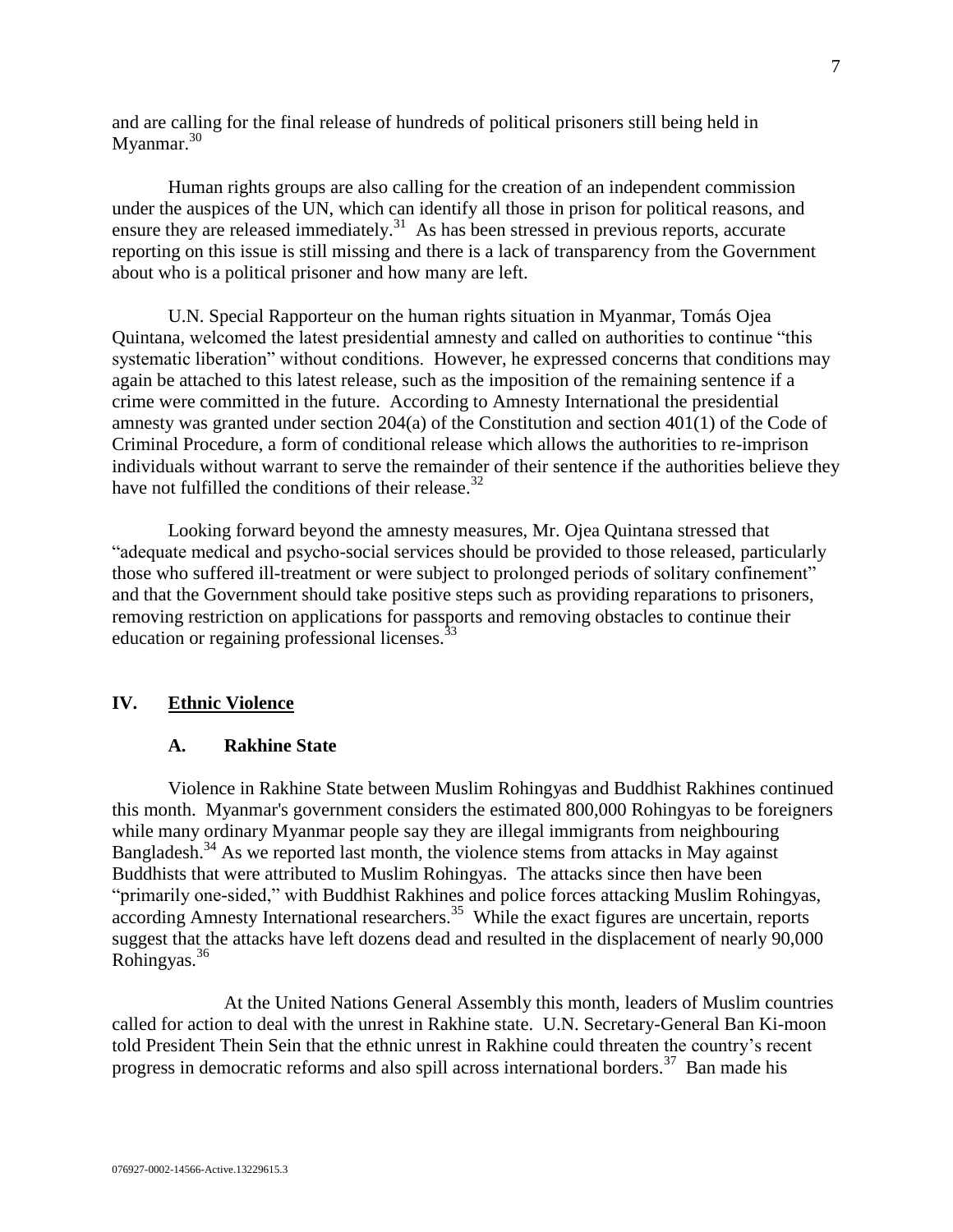comment during a meeting with Thein Sein and the head the Organization of Islamic Cooperation, which has established a special committee to deal with the Rohingya issue.

Also this month, the United States urged Bangladesh to keep its border open to Rohingya refugees fleeing Myanmar in the wake of this summer's violence, but advocated their safe repatriation as a long-term solution. A delegation of the U.S. State Department recently visited the troubled region, including Rohingya refugee camps in Bangladesh's southern Cox's Bazar district.<sup>38</sup>

The government of Bangladeshi Prime Minister Sheikh Hasina earlier this year asked international aid organizations to stop providing services to undocumented Rohingya to discourage the flow of refugees from Myanmar. The government says it needs to take precautions because it has intelligence reports that some Islamic militant groups have targeted the Rohingya refugees for recruitment.<sup>39</sup>

U.S. officials at a news conference in Dhaka urged both Myanmar and Bangladesh to work out a long-term solution while stressing the need for providing food and basic healthcare to stateless Rohingya. Some 28,000 Rohingya refugees live in two official camps in Cox's Bazar district, but tens of thousands of others languish outside without proper care or facilities.<sup>40</sup>

#### **B. Kachin State**

<span id="page-7-0"></span>The Kachin Independence Army has been at war with Myanmar's Army since June 2011 when fighting erupted near a hydropower dam in [Kachin State,](http://www.csmonitor.com/tags/topic/Kachin+State) ending a 17-year cease-fire between the two sides and displacing more than 75,000 Kachin civilians, many of them seeking refuge across the border in China.

In a speech before the UN General Assembly in New York this month, President Thein Sein said the government placed a high priority on ending armed conflicts with ethnic minorities, but made no specific mention of the situation in Kachin state. Later, at the Asia Society, President Thein Sein said he had ordered government troops to stop fighting with the KIA, adding "but our Kachin colleagues have not reciprocated".<sup>41</sup> Despite the President's comments, the reality on the ground suggests that if he has in fact ordered his troops to halt attacks on Kachin positions, his orders are not being carried out.

Ceasefire negotiations are currently at a standstill. After several meetings, both sides seem to be unable to find common ground. The parties now cannot even agree to the venue for the next round of talks.<sup>42</sup> Sumlut Gam, the chief of the Kachin Independence Organization (KIO) negotiating team maintains that the main stumbling block in the negotiations is that the Myanmar government wants to sign a ceasefire before initiating any kind of political dialogue while the KIO wants the opposite. $43$ 

Meanwhile, the U.N.'s refugee agency (UNHCR) is seriously concerned over reports that China has sent back some 5,000 ethnic Kachins, many of them children, to makeshift camps in insecure parts of Kachin state. Local groups and partners say they expect more people to be sent back from China. UNHCR is urging the government of China to offer temporary protection to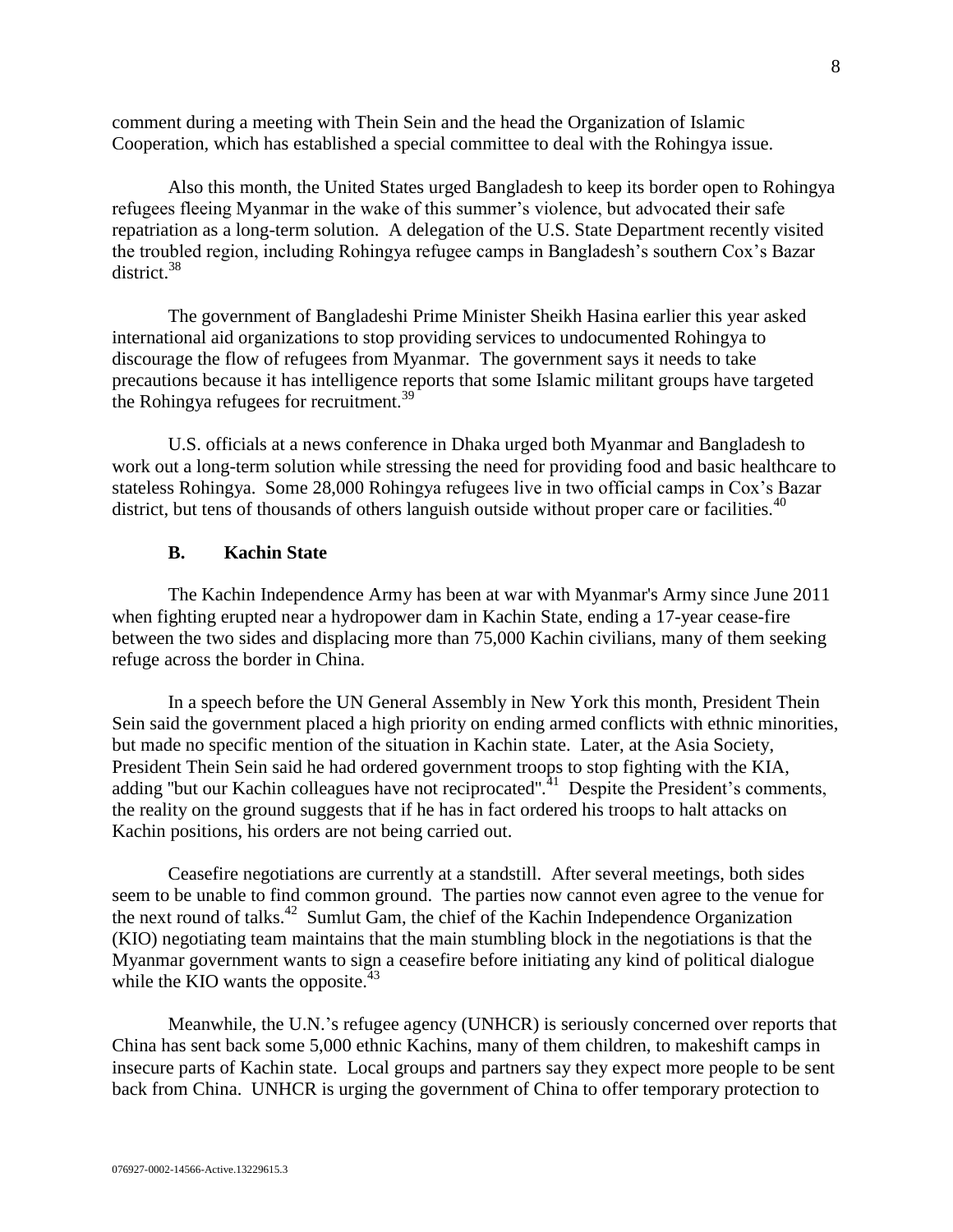those who fled the fighting, to respect their humanitarian needs and not to send them back to a situation where their safety and livelihood could be at risk. $44$ 

Refugees say Chinese officials strong-armed the KIO into taking the refugees back into Kachin. According to Seng Li of the KIO relief committee, government leaders in China's Yunnan Province began pressuring the KIO to retrieve the refugees beginning in January.<sup>45</sup> After pushing back for months, KIO officials conceded to China's demands. Kachin refugees in China were left with three options: find a way to pay for housing in China, move to camps on the Kachin side, or risk returning to their villages.

Chinese authorities have denied forcing Kachin people to leave. After the New York Times reported on the returns, the Chinese foreign ministry [stated](http://www.nytimes.com/2012/08/26/world/asia/chinese-deny-forcing-refugees-to-myanmar.html) publicly that the conflict was subsiding and the Kachin people were choosing to go home of their own accord.<sup>46</sup>

#### **C. Karen State**

<span id="page-8-0"></span>Since the 1940s the [Karen National Union \(KNU\)](http://www.csmonitor.com/tags/topic/Karen+National+Union) and the Myanmar government have been engaged in what many describe as the world's longest running civil war. The on-again, offagain jungle conflict has driven hundreds of thousands of people from their homes, left thousands killed or maimed, and made it a struggle for families to make ends meet. This month, however, the government and the KNU met for another round of peace talks to discuss troop positions.<sup>47</sup> Like Myanmar's other large ethnic minorities, the Karen ultimately seek a substantial devolution of central control to their regions, something the Myanmar authorities have resisted. "Overall we can say things are improving as this is the third time the government and KNU meet, and publicly the government praises the KNU," says Susanna Hla Hla Soe of the Karen Women's Action Group, an observer at negotiations held last week in Hpa'an.<sup>48</sup>

The current ceasefire between the parties is promising for future economic growth in mineral-rich Karen state, but a full settlement remains elusive. Locals anxiously await the passage of the new foreign investment law in hopes that it will draw foreign money and technology into the local mining industry. "We need outside investment, outside technology," says Shar Phaung, a local entrepreneur. "We can only mine by hand right now, we don't have machines to do this properly yet."<sup>49</sup> Many also cite the current mining law, which requires 30 to 70 percent profit sharing between investors and the Myanmar government, plus royalties and taxes, as a significant sticking point for potential investment.<sup>50</sup> The government has promised to reform this legislation as well.

In the meantime, the residents of Karen state are dealing with the lingering effects of decades of civil war. Many villagers also lack access to electricity and running water, while landmines, a constant danger, significantly limit their ability to travel and find work.

#### <span id="page-8-1"></span>**V. Governance and Rule of Law**

On the heels of a major cabinet reshuffle last month, all nine judges on Myanmar's presidentially appointed Constitution Tribunal abruptly resigned on September 6 after two thirds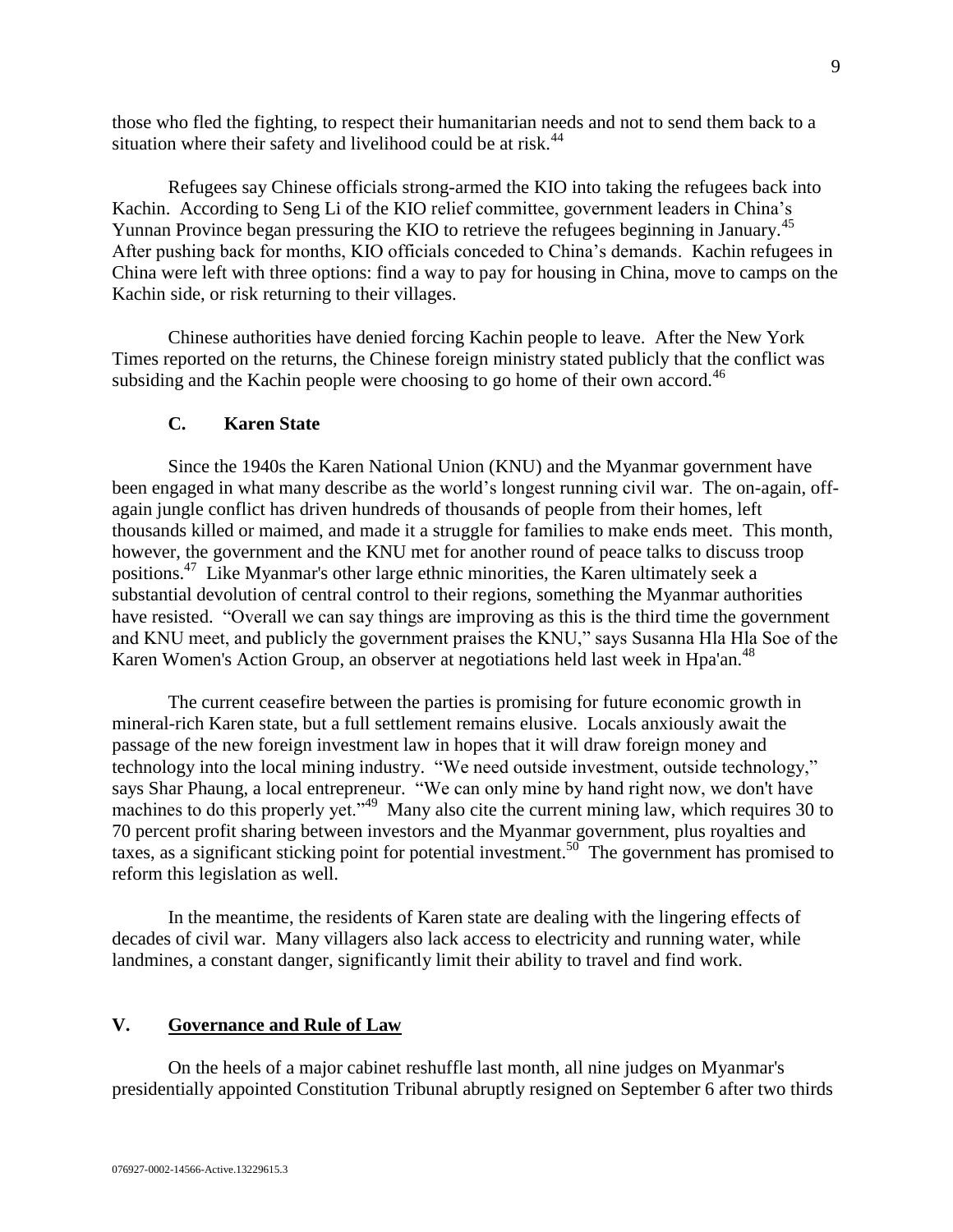of the lower house of parliament voted to impeach them.<sup>51</sup> The duties of the Tribunal, which was formed on February 11, 2011, and whose members were nominated by the president and two speakers of parliament, are to interpret the provisions of Myanmar's Constitution, determine whether laws promulgated by the Parliament are in conformity with the Constitution, decide constitutional disputes between the Lower and Upper Houses of Parliament and with local assemblies, and make decisions on the rights and functions of state, regional, or selfadministered divisions or zones.<sup>52</sup>

The dispute between the Government and the Parliament over the Tribunal began in March but gained momentum after the formation in August 2012 of a Rule of Law Committee, headed by Aung San Suu Kyi. The basis for the disagreement, and ultimately the impeachment, was the MPs' objection to a March decision of the Tribunal that denied parliamentary committees the status of national-level organizations, thereby limiting the power of such committees, meaning, for example, that the committees would not be able to summon government ministers for questioning.<sup>53</sup> President Thein Sein had submitted a request for the Tribunal to define the powers of parliamentary committees and other bodies and, according to academia at the Center for Strategic & International Studies (CSIS), the Tribunal was well within its rights to take up the case and issue a decision. In the view of outraged MPs, the Tribunal had essentially undermined Parliament's ability to oversee the actions of the executive branch and had thus tilted the balance of power in the executive's favor.<sup>54</sup>

There are many who view the dispute as demonstrating the maturation of Myanmar's democracy, as it was members of President Thein Sein's own ruling Union Solidarity and Development Party who led the effort against the tribunal he had appointed. The opposition was spearheaded by his former army colleague Thura Shwe Mann, speaker of the lower house. Thura Shwe Mann had said the decision not to designate parliamentary bodies as state-level entities affected the ability of the lawmakers to carry out their work and harmed their reputations. Some 301 lower house MPs, including opposition leader Aung San Suu Kyi, signed a petition to impeach the tribunal because of its alleged incompetence in discharging its duties.<sup>55</sup> CSIS however warns that, though it is partially correct that the legislature is stretching its wings and that political reforms are taking place, the legislature's victory is not an unqualified good for Myanmar. The decision to impeach the entire court sets a dangerous precedent for judicial independence, in a country where the judicial branch is the weakest, with extremely limited capacity. The legislature has no right to overrule the Tribunal's rulings that the Constitution declares to be "final and conclusive." The requirements for impeachment of the Tribunal include "inefficient discharge of duties" and "breach of any of the provisions under the Constitution" but it appears to have done neither. Given the legal murkiness surrounding the crisis, a central recommendation made by CSIS is the overhaul of the country's Constitution.<sup>56</sup>

The new Constitutional Tribunal will be formed during the next session of Parliament, according to MPs. However, it is not yet clear how the ongoing dispute regarding the status of parliamentary committees will be resolved.<sup>57</sup>

The Rule of Law Committee formed in August 2012 and headed by Aung San Suu Kyi ended its first three-day fact-finding trip to investigate the Yangon courts. Members of the committee said that they will hold a meeting with Suu Kyi after she returns from her trip in the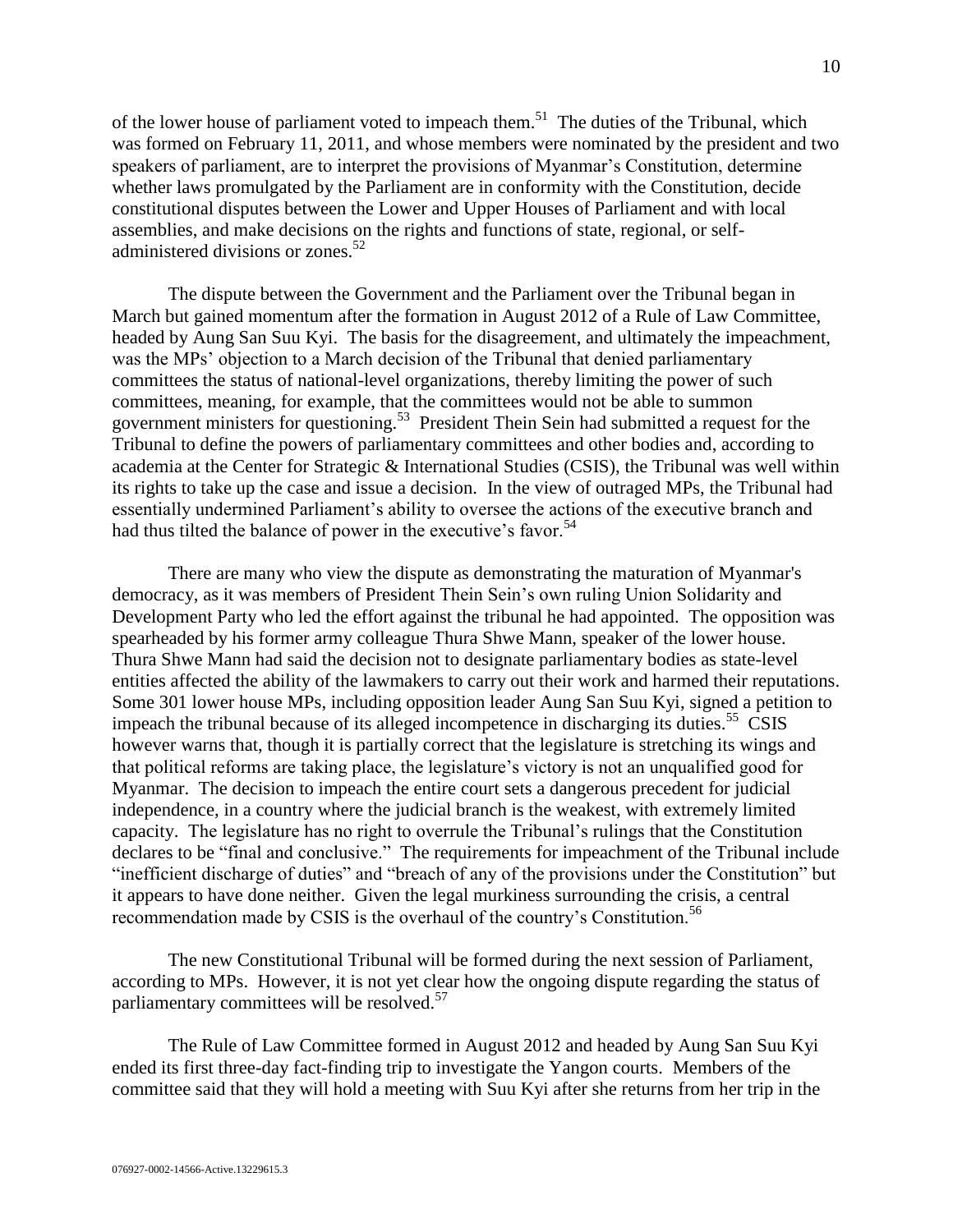United States to discuss what they have seen before proposing solutions to Parliament. The Committee aims to produce a draft bill at the end of October, which will then be proposed at Parliament and debated before new legislation can be enacted to reform the judicial system.<sup>58</sup>

The NLD legal advice team, which was started on August 15, 2012, reports that around 300 people have already sought legal advice at their office in Naypyidaw. Ms. Suu Kyi had offered lawyers in the capital a room at her party office to conduct weekend consultations. The scheme consists of pro bono legal aid for indigent citizens and a grassroots movement providing education on citizens' rights and responsibilities. "Many of the cases were concerning land confiscations and we advised them to propose their case to the land confiscation investigation committee at Parliament. We showed the people how to write complaint letters and how to submit these to Parliament and the President's Office," said Khin Maung Zaw, a leading member of the lawyers network group.<sup>59</sup>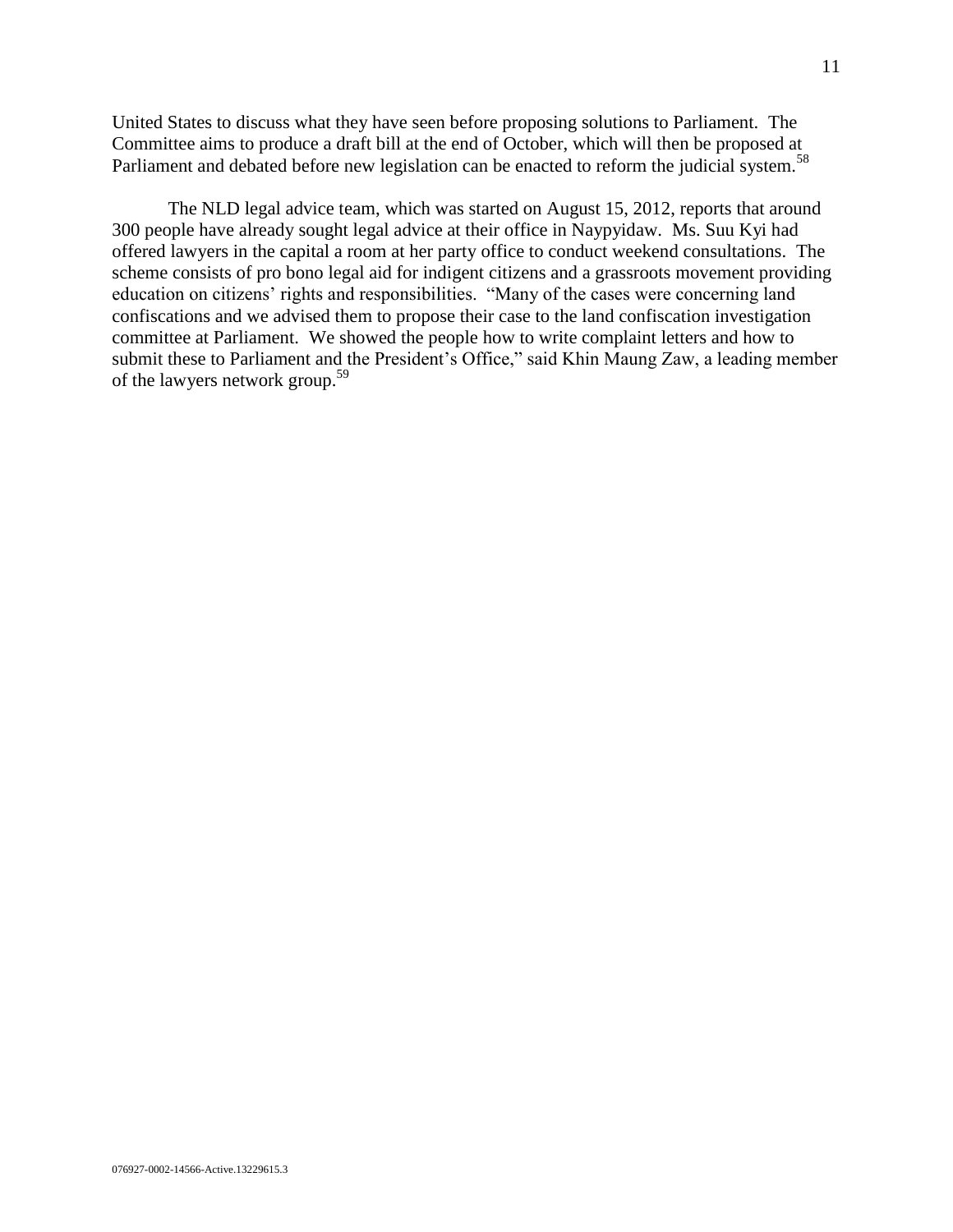- <sup>1</sup> The Wall Street Journal, September 26, 2012: http://blogs.wsj.com/corruption-currents/2012/09/26/sanctionspulled-against-defunct-myanmar-banks/?KEYWORDS=myanmar
- <sup>2</sup> U.S. Department of the Treasury, September 19, 2012: [http://www.treasury.gov/press-center/press](http://www.treasury.gov/press-center/press-releases/Pages/tg1715.aspx)[releases/Pages/tg1715.aspx](http://www.treasury.gov/press-center/press-releases/Pages/tg1715.aspx)
- <sup>3</sup> The Wall Street Journal, September 26, 2012: http://online.wsj.com/article/SB10000872396390443916104578021004109000488.html?KEYWORDS=m yanmar
- 4 The Financial Times, September 27, 2012: http://www.cnn.com/2012/09/27/world/asia/us-myanmarimports/index.html
- <sup>5</sup> The Wall Street Journal, September 14, 2012: http://online.wsj.com/article/SB10000872396390444709004577651140257454200.html?KEYWORDS=m yanmar
- <sup>6</sup> U.S. Department of the Treasury, September 19, 2012: [http://www.treasury.gov/press-center/press](http://www.treasury.gov/press-center/press-releases/Pages/tg1715.aspx)[releases/Pages/tg1715.aspx](http://www.treasury.gov/press-center/press-releases/Pages/tg1715.aspx)
- <sup>7</sup> European Commission Press Release, September 17, 2012: [http://europa.eu/rapid/pressReleasesAction.do?reference=IP/12/971&format=HTML&aged=0&language=](http://europa.eu/rapid/pressReleasesAction.do?reference=IP/12/971&format=HTML&aged=0&language=EN&guiLanguage=en) [EN&guiLanguage=en](http://europa.eu/rapid/pressReleasesAction.do?reference=IP/12/971&format=HTML&aged=0&language=EN&guiLanguage=en)
- <sup>8</sup> International Labour Organization:<http://www.ilo.org/yangon/lang--en/index.htm>
- <sup>9</sup> The Myanmar Times, September 24, 2012[: http://www.mmtimes.com/index.php/business/1779-us-eases](http://www.mmtimes.com/index.php/business/1779-us-eases-sanctions-eu-mulls-trade-boost.html)[sanctions-eu-mulls-trade-boost.html](http://www.mmtimes.com/index.php/business/1779-us-eases-sanctions-eu-mulls-trade-boost.html)
- <sup>10</sup> The Financial Times, September 17, 2012: [http://www.ft.com/intl/cms/s/0/6245e878-00b3-11e2-8197-](http://www.ft.com/intl/cms/s/0/6245e878-00b3-11e2-8197-00144feabdc0.html#axzz27VBT8c8t) [00144feabdc0.html#axzz27VBT8c8t](http://www.ft.com/intl/cms/s/0/6245e878-00b3-11e2-8197-00144feabdc0.html#axzz27VBT8c8t)
- <sup>11</sup> Associated Press, September 21, 2012: [http://www.mb.com.ph/articles/374332/myanmar-revamps-foreign](http://www.mb.com.ph/articles/374332/myanmar-revamps-foreign-investments-law)[investments-law](http://www.mb.com.ph/articles/374332/myanmar-revamps-foreign-investments-law)
- <sup>12</sup> The Financial Times, September 17, 2012: [http://www.ft.com/intl/cms/s/0/6245e878-00b3-11e2-8197-](http://www.ft.com/intl/cms/s/0/6245e878-00b3-11e2-8197-00144feabdc0.html#axzz27VBT8c8t) [00144feabdc0.html#axzz27VBT8c8t](http://www.ft.com/intl/cms/s/0/6245e878-00b3-11e2-8197-00144feabdc0.html#axzz27VBT8c8t)
- <sup>13</sup> The Financial Times, September 17, 2012: [http://www.ft.com/intl/cms/s/0/6245e878-00b3-11e2-8197-](http://www.ft.com/intl/cms/s/0/6245e878-00b3-11e2-8197-00144feabdc0.html#axzz27VBT8c8t) [00144feabdc0.html#axzz27VBT8c8t](http://www.ft.com/intl/cms/s/0/6245e878-00b3-11e2-8197-00144feabdc0.html#axzz27VBT8c8t)
- <sup>14</sup> Associated Press, September 21, 2012: [http://www.mb.com.ph/articles/374332/myanmar-revamps-foreign](http://www.mb.com.ph/articles/374332/myanmar-revamps-foreign-investments-law)[investments-law](http://www.mb.com.ph/articles/374332/myanmar-revamps-foreign-investments-law)
- <sup>15</sup> Associated Press, September 21, 2012: [http://www.mb.com.ph/articles/374332/myanmar-revamps-foreign](http://www.mb.com.ph/articles/374332/myanmar-revamps-foreign-investments-law)[investments-law](http://www.mb.com.ph/articles/374332/myanmar-revamps-foreign-investments-law)
- <sup>16</sup> TrustLaw.com, September 1, 2012:<http://www.trust.org/trustlaw/news/myanmar-farmers-lose-their-grip-on-land>
- <sup>17</sup> TrustLaw.com, September 1, 2012:<http://www.trust.org/trustlaw/news/myanmar-farmers-lose-their-grip-on-land>
- <sup>18</sup> Burma Partnership, "Myanmar at Risk of Land-Grabbing Epidemic", June 6, 2012: <http://www.burmapartnership.org/2012/06/myanmar-myanmar-at-risk-of-land-grabbing-epidemic/>

 $\overline{a}$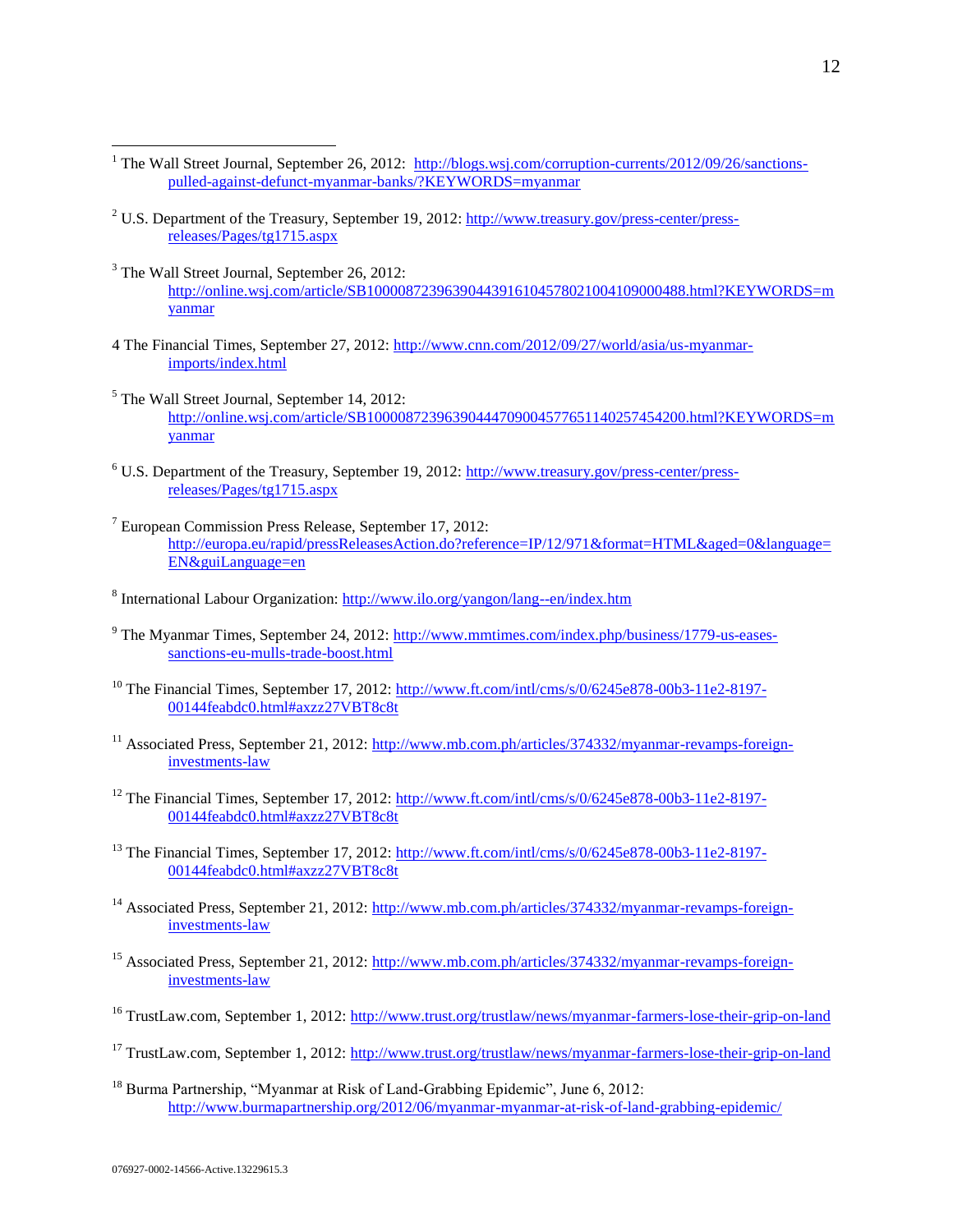- <sup>19</sup> Voice of America, September 27, 2012: [http://www.voanews.com/content/rights-groups-cautious-on-us-easing](http://www.voanews.com/content/rights-groups-cautious-on-us-easing-burma-trade-sanctions/1515852.html)[burma-trade-sanctions/1515852.html](http://www.voanews.com/content/rights-groups-cautious-on-us-easing-burma-trade-sanctions/1515852.html)
- <sup>20</sup> Voice of America, September 27, 2012: [http://www.voanews.com/content/rights-groups-cautious-on-us-easing](http://www.voanews.com/content/rights-groups-cautious-on-us-easing-burma-trade-sanctions/1515852.html)[burma-trade-sanctions/1515852.html](http://www.voanews.com/content/rights-groups-cautious-on-us-easing-burma-trade-sanctions/1515852.html)
- <sup>21</sup> Voice of America, September 27, 2012: [http://www.voanews.com/content/rights-groups-cautious-on-us-easing](http://www.voanews.com/content/rights-groups-cautious-on-us-easing-burma-trade-sanctions/1515852.html)[burma-trade-sanctions/1515852.html](http://www.voanews.com/content/rights-groups-cautious-on-us-easing-burma-trade-sanctions/1515852.html)
- <sup>22</sup> The Wall Street Journal, September 24, 2012: [http://online.wsj.com/article/SB10000872396390444083304578016000561897778.html?KEYWORDS=m](http://online.wsj.com/article/SB10000872396390444083304578016000561897778.html?KEYWORDS=myanmar) [yanmar](http://online.wsj.com/article/SB10000872396390444083304578016000561897778.html?KEYWORDS=myanmar)
- <sup>23</sup> The Wall Street Journal, September 24, 2012: [http://online.wsj.com/article/SB10000872396390444083304578016000561897778.html?KEYWORDS=m](http://online.wsj.com/article/SB10000872396390444083304578016000561897778.html?KEYWORDS=myanmar) [yanmar](http://online.wsj.com/article/SB10000872396390444083304578016000561897778.html?KEYWORDS=myanmar)
- <sup>24</sup> Business Week, September 12, 2012: [http://www.businessweek.com/ap/2012-09-12/myanmar-students-swell](http://www.businessweek.com/ap/2012-09-12/myanmar-students-swell-ranks-of-land-grab-protest)[ranks-of-land-grab-protest](http://www.businessweek.com/ap/2012-09-12/myanmar-students-swell-ranks-of-land-grab-protest)
- <sup>25</sup> The Wall Street Journal, September 24, 2012: [http://online.wsj.com/article/SB10000872396390444083304578016000561897778.html?KEYWORDS=m](http://online.wsj.com/article/SB10000872396390444083304578016000561897778.html?KEYWORDS=myanmar) [yanmar](http://online.wsj.com/article/SB10000872396390444083304578016000561897778.html?KEYWORDS=myanmar)
- <sup>26</sup> Mizzima News, September 20, 2012: [http://www.mizzima.com/news/prisoner-watch/8061-burmas-latest](http://www.mizzima.com/news/prisoner-watch/8061-burmas-latest-amnesty-not-good-enough-hrw.html)[amnesty-not-good-enough-hrw.html](http://www.mizzima.com/news/prisoner-watch/8061-burmas-latest-amnesty-not-good-enough-hrw.html)
- <sup>27</sup> Reuters India, September 18, 2012: [http://in.reuters.com/article/2012/09/18/myanmar-prisoners](http://in.reuters.com/article/2012/09/18/myanmar-prisoners-idINDEE88G0AM20120918)[idINDEE88G0AM20120918](http://in.reuters.com/article/2012/09/18/myanmar-prisoners-idINDEE88G0AM20120918)
- <sup>28</sup> Reuters India, September 18, 2012: [http://in.reuters.com/article/2012/09/18/myanmar-prisoners](http://in.reuters.com/article/2012/09/18/myanmar-prisoners-idINDEE88G0AM20120918)[idINDEE88G0AM20120918](http://in.reuters.com/article/2012/09/18/myanmar-prisoners-idINDEE88G0AM20120918)
- <sup>29</sup> The Washington Post, September, 18, 2012: [http://www.washingtonpost.com/world/asia\\_pacific/myanmar](http://www.washingtonpost.com/world/asia_pacific/myanmar-activists-say-almost-90-political-prisoners-freed-hundreds-remain-jailed/2012/09/18/a9a0be2e-0170-11e2-bbf0-e33b4ee2f0e8_story.html)[activists-say-almost-90-political-prisoners-freed-hundreds-remain-jailed/2012/09/18/a9a0be2e-0170-11e2](http://www.washingtonpost.com/world/asia_pacific/myanmar-activists-say-almost-90-political-prisoners-freed-hundreds-remain-jailed/2012/09/18/a9a0be2e-0170-11e2-bbf0-e33b4ee2f0e8_story.html) [bbf0-e33b4ee2f0e8\\_story.html](http://www.washingtonpost.com/world/asia_pacific/myanmar-activists-say-almost-90-political-prisoners-freed-hundreds-remain-jailed/2012/09/18/a9a0be2e-0170-11e2-bbf0-e33b4ee2f0e8_story.html)
- <sup>30</sup> IRIN Humanitarian News and Analysis, September 27, 2012: <http://www.irinnews.org/Report/96402/MYANMAR-Final-push-on-political-prisoners-needed>
- <sup>31</sup> IRIN Humanitarian News and Analysis, September 27, 2012: <http://www.irinnews.org/Report/96402/MYANMAR-Final-push-on-political-prisoners-needed>
- <sup>32</sup> Mizzima News, September 19, 2012: [http://www.mizzima.com/news/prisoner-watch/8051-burmas-freed-political](http://www.mizzima.com/news/prisoner-watch/8051-burmas-freed-political-prisoners-must-have-full-rights-restored-ai.html)[prisoners-must-have-full-rights-restored-ai.html](http://www.mizzima.com/news/prisoner-watch/8051-burmas-freed-political-prisoners-must-have-full-rights-restored-ai.html)
- <sup>33</sup> UN News Center, September 20, 2012: [http://www.un.org/apps/news/story.asp?NewsID=42937&Cr=myanmar&Cr1=](http://www.un.org/apps/news/story.asp?NewsID=42937&Cr=myanmar&Cr1)
- $34$  AFP, September 30, 2012:

 $\overline{a}$ 

[http://www.google.com/hostednews/afp/article/ALeqM5gkYZk65LJ00UDa0jsoVo84xhwv-](http://www.google.com/hostednews/afp/article/ALeqM5gkYZk65LJ00UDa0jsoVo84xhwv-A?docId=CNG.da73e9804244679498af59548a32c687.181)[A?docId=CNG.da73e9804244679498af59548a32c687.181](http://www.google.com/hostednews/afp/article/ALeqM5gkYZk65LJ00UDa0jsoVo84xhwv-A?docId=CNG.da73e9804244679498af59548a32c687.181)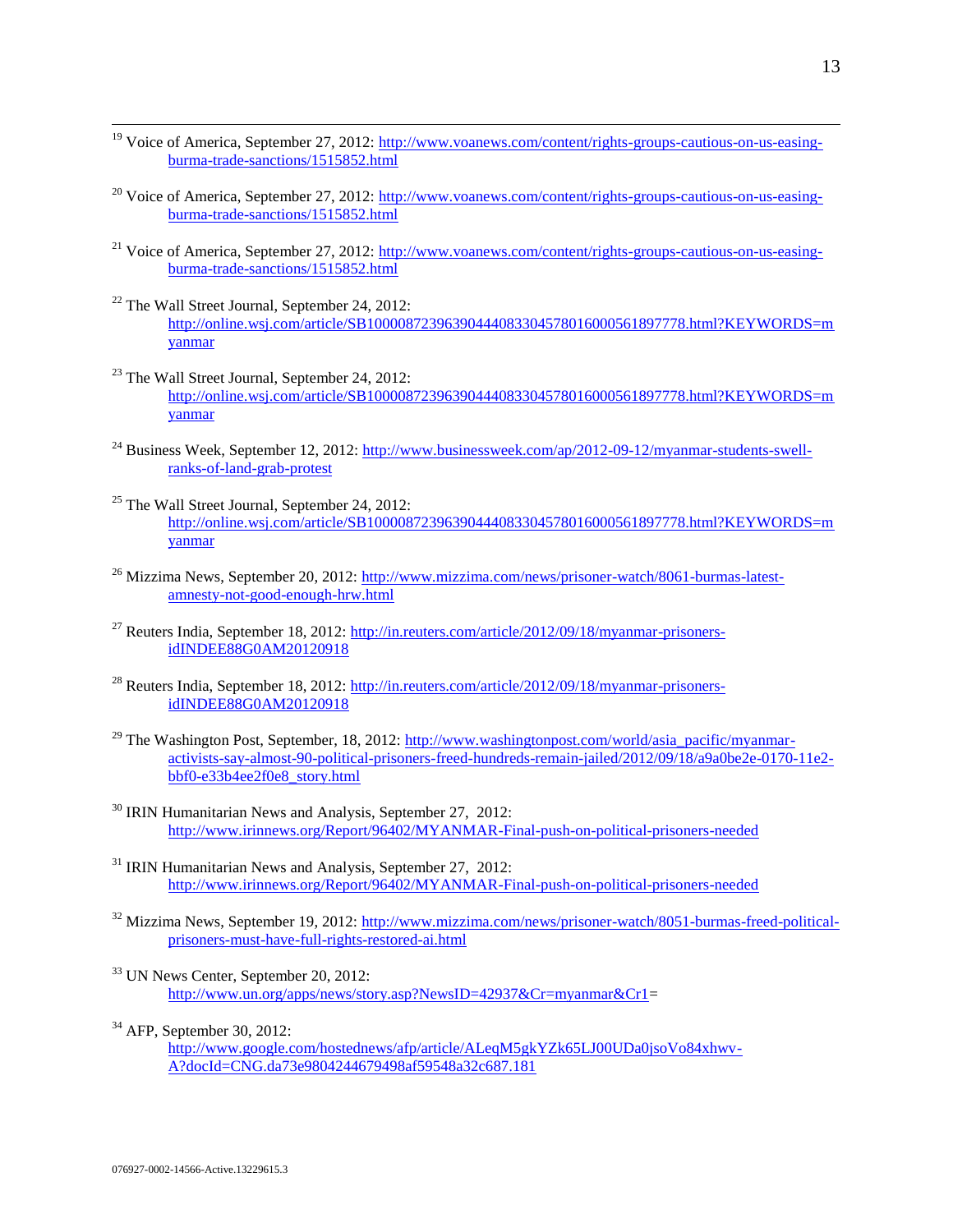<sup>35</sup> Associated Press, July 25, 2012:

 $\overline{a}$ 

http://www.vancouversun.com/news/Amnesty+International+Myanmar+Muslim+Rohingyas+being+targeted/69675 85/story.html

<sup>36</sup> The Nation, August 22, 2012: [http://www.nation.com.pk/pakistan-news-newspaper-daily-english](http://www.nation.com.pk/pakistan-news-newspaper-daily-english-online/international/03-Aug-2012/local-bloodshed-global-headache)[online/international/03-Aug-2012/local-bloodshed-global-headache](http://www.nation.com.pk/pakistan-news-newspaper-daily-english-online/international/03-Aug-2012/local-bloodshed-global-headache)

- <sup>37</sup> Mizzima, October 1, 2012[: http://www.mizzima.com/news/world/8134-thein-sein-meets-with-islamic-group-at](http://www.mizzima.com/news/world/8134-thein-sein-meets-with-islamic-group-at-un.html)[un.html](http://www.mizzima.com/news/world/8134-thein-sein-meets-with-islamic-group-at-un.html)
- <sup>38</sup> ABC News, September 13, 2012: [http://abcnews.go.com/International/wireStory/us-safe-repatriation-rohingya](http://abcnews.go.com/International/wireStory/us-safe-repatriation-rohingya-myanmar-17225174)[myanmar-17225174](http://abcnews.go.com/International/wireStory/us-safe-repatriation-rohingya-myanmar-17225174)
- <sup>39</sup> ABC News, September 13, 2012: [http://abcnews.go.com/International/wireStory/us-safe-repatriation-rohingya](http://abcnews.go.com/International/wireStory/us-safe-repatriation-rohingya-myanmar-17225174)[myanmar-17225174](http://abcnews.go.com/International/wireStory/us-safe-repatriation-rohingya-myanmar-17225174)
- <sup>40</sup> ABC News, September 13, 2012: [http://abcnews.go.com/International/wireStory/us-safe-repatriation-rohingya](http://abcnews.go.com/International/wireStory/us-safe-repatriation-rohingya-myanmar-17225174)[myanmar-17225174](http://abcnews.go.com/International/wireStory/us-safe-repatriation-rohingya-myanmar-17225174)
- <sup>41</sup> The Bangkok Post, September 30, 2012: [http://www.bangkokpost.com/news/investigation/314751/war-in-the](http://www.bangkokpost.com/news/investigation/314751/war-in-the-green-hell-of-myanmar)[green-hell-of-myanmar](http://www.bangkokpost.com/news/investigation/314751/war-in-the-green-hell-of-myanmar)
- <sup>42</sup> The Bangkok Post, September 30, 2012: [http://www.bangkokpost.com/news/investigation/314751/war-in-the](http://www.bangkokpost.com/news/investigation/314751/war-in-the-green-hell-of-myanmar)[green-hell-of-myanmar](http://www.bangkokpost.com/news/investigation/314751/war-in-the-green-hell-of-myanmar)
- <sup>43</sup> The Bangkok Post, September 30, 2012: [http://www.bangkokpost.com/news/investigation/314751/war-in-the](http://www.bangkokpost.com/news/investigation/314751/war-in-the-green-hell-of-myanmar)[green-hell-of-myanmar](http://www.bangkokpost.com/news/investigation/314751/war-in-the-green-hell-of-myanmar)
- <sup>44</sup> AlertNet, September 12, 2012:<http://www.trust.org/alertnet/news/unhcr-reaches-kachins-sent-back-from-china>
- <sup>45</sup> The Christian Science Monitor, September 21, 2012: [http://www.csmonitor.com/World/Asia-](http://www.csmonitor.com/World/Asia-Pacific/2012/0921/Myanmar-s-next-hurdle-Kachin-refugees-returning-from-China)[Pacific/2012/0921/Myanmar-s-next-hurdle-Kachin-refugees-returning-from-China](http://www.csmonitor.com/World/Asia-Pacific/2012/0921/Myanmar-s-next-hurdle-Kachin-refugees-returning-from-China)
- <sup>46</sup> The Los Angeles Times, September 7, 2012: [http://latimesblogs.latimes.com/world\\_now/2012/09/china-chastised](http://latimesblogs.latimes.com/world_now/2012/09/china-chastised-for-sending-kachin-people-back-to-myanmar.html)[for-sending-kachin-people-back-to-myanmar.html](http://latimesblogs.latimes.com/world_now/2012/09/china-chastised-for-sending-kachin-people-back-to-myanmar.html)
- <sup>47</sup> The Christian Science Monitor, September 10, 2012: [http://www.csmonitor.com/World/Asia-](http://www.csmonitor.com/World/Asia-Pacific/2012/0910/Could-Myanmar-s-economic-reform-bring-business-to-war-torn-ethnic-regions)[Pacific/2012/0910/Could-Myanmar-s-economic-reform-bring-business-to-war-torn-ethnic-regions](http://www.csmonitor.com/World/Asia-Pacific/2012/0910/Could-Myanmar-s-economic-reform-bring-business-to-war-torn-ethnic-regions)
- <sup>48</sup> The Christian Science Monitor, September 10, 2012: [http://www.csmonitor.com/World/Asia-](http://www.csmonitor.com/World/Asia-Pacific/2012/0910/Could-Myanmar-s-economic-reform-bring-business-to-war-torn-ethnic-regions)[Pacific/2012/0910/Could-Myanmar-s-economic-reform-bring-business-to-war-torn-ethnic-regions](http://www.csmonitor.com/World/Asia-Pacific/2012/0910/Could-Myanmar-s-economic-reform-bring-business-to-war-torn-ethnic-regions)
- <sup>49</sup> The Christian Science Monitor, September 10, 2012: [http://www.csmonitor.com/World/Asia-](http://www.csmonitor.com/World/Asia-Pacific/2012/0910/Could-Myanmar-s-economic-reform-bring-business-to-war-torn-ethnic-regions)[Pacific/2012/0910/Could-Myanmar-s-economic-reform-bring-business-to-war-torn-ethnic-regions](http://www.csmonitor.com/World/Asia-Pacific/2012/0910/Could-Myanmar-s-economic-reform-bring-business-to-war-torn-ethnic-regions)
- <sup>50</sup> The Christian Science Monitor, September 10, 2012: [http://www.csmonitor.com/World/Asia-](http://www.csmonitor.com/World/Asia-Pacific/2012/0910/Could-Myanmar-s-economic-reform-bring-business-to-war-torn-ethnic-regions)[Pacific/2012/0910/Could-Myanmar-s-economic-reform-bring-business-to-war-torn-ethnic-regions](http://www.csmonitor.com/World/Asia-Pacific/2012/0910/Could-Myanmar-s-economic-reform-bring-business-to-war-torn-ethnic-regions)
- <sup>51</sup> Associated Press, September 6, 2012: [http://bigstory.ap.org/article/9-judges-resign-after-myanmar-lawmakers](http://bigstory.ap.org/article/9-judges-resign-after-myanmar-lawmakers-demand-it)[demand-it](http://bigstory.ap.org/article/9-judges-resign-after-myanmar-lawmakers-demand-it)